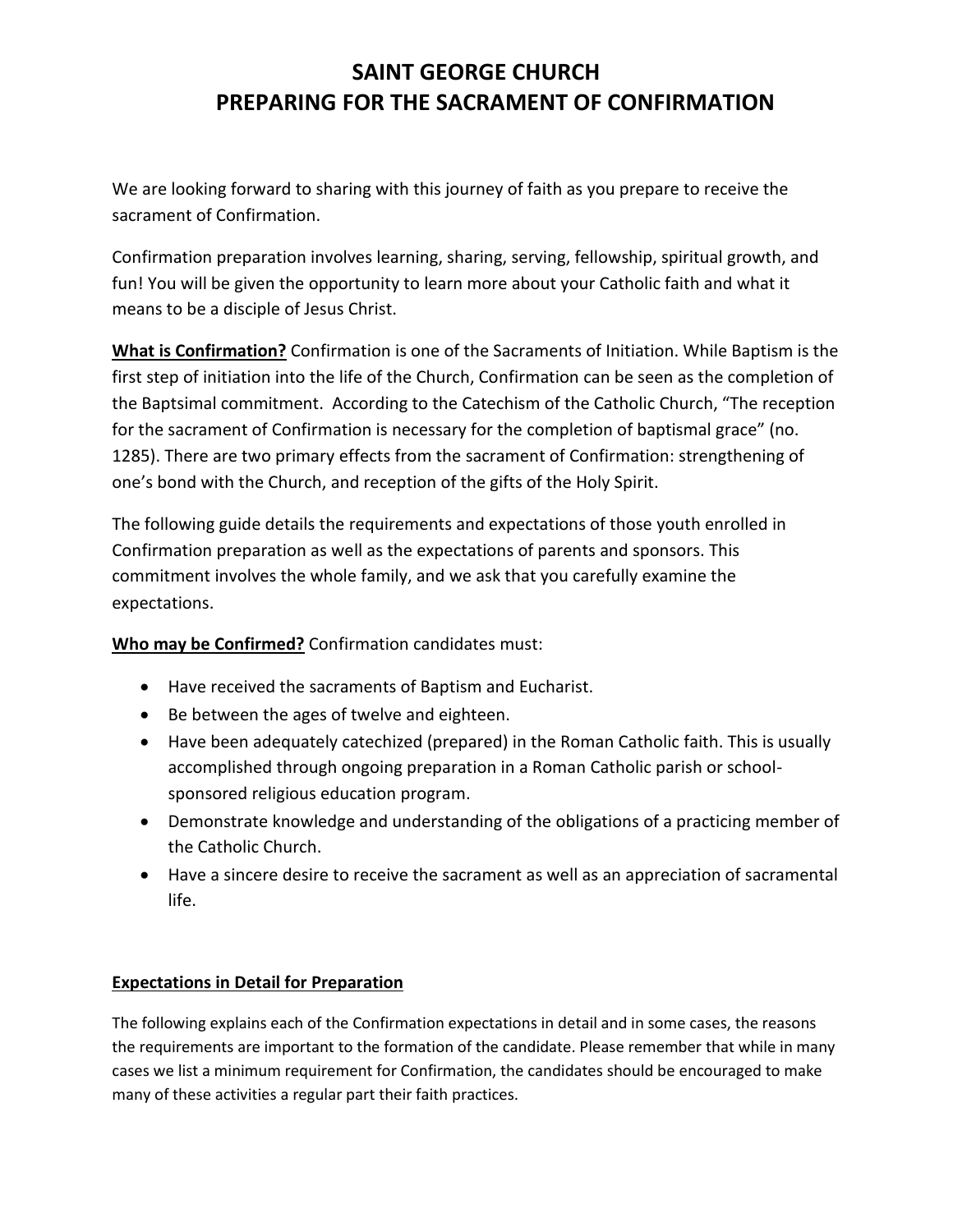# **SAINT GEORGE CHURCH PREPARING FOR THE SACRAMENT OF CONFIRMATION**

- 1. Complete a Faith Formation Registration Form.
- 2. Participate in Mass on Saturday evening or Sunday, every week including Holy Days.
	- a. The candidate (and hopefully the rest of the family) must have a sincere intention of participating in Mass every week. Participating in the Eucharist life of the community is both a privilege and an obligation of baptized Catholics. This is also an important way that parents demonstrate to their children the importance they place on the faith they are handing on their children. If you family has not been attending Mass regularly in the past, we are confident that by doing so you will notice many benefits to your family by the time Confirmation approaches.
- 3. Actively participate in Confirmation Classes, retreats, and complete at home assignments.
	- a. Attendance at the Confirmation classes is extremely important in preparing the candidates for reception of the sacrament. When a class in missed, the candidate loses time for fellowship and prayer as well as the educational material covered that day. We expect that you will make these gatherings a priority and therefore make a sincere effort to adjust you other obligations accordingly.
	- b. There may be situations (ie. Excessive absenteeism: lack of desire to be confirmed) where, at the Pastor's discretion, it might be deemed prudent to temporarily delay the confirming of a candidate until he/she is deemed ready. As the pastor must attest to the bishop that the candidates are ready, all final decisions regarding a candidate's readiness are evaluated by the pastor.
- 4. Participate in the Confirmation Retreat: Required.
	- a. The retreat provided a unique opportunity for the candidates to spend an extended time in discernment and reflect on the gifts of the Spirit and reflect on their relationship with God and their faith life. **It is therefore required that each candidate attend the Confirmation Retreat.** We ask that you make it is priority on your schedule.
- 5. Choose a qualified sponsor. \*
	- a. The qualified sponsor must be a Confirmed and practicing Roman Catholic and should be a person who has been a strong role-model as a faith-filled Catholic. Qualifications include:
		- i. Sufficient maturity to fulfill their function (at least 16 years old)
		- ii. Membership in the Roman Catholic Church-having received the Sacraments of Baptism, Eucharist, and Confirmation
		- iii. Practicing the Roman Catholic faith; attending Mass regularly (Sundays and Holy Days of Obligation) and living according to their baptismal promises
		- iv. Freedom from any impediment of [canon] law (ie. Irregular marriage) to their fulfilling the office of sponsor
		- v. Not be a parent of the Confirmation candidate (Note: only one sponsor may be designated. We can assist you in finding a qualified sponsor in the parish, if needed.)

### **\*The sponsor needs to provide the candidate with a Sponsor Form or Letter from the sponsor's home parish with the Church seal.**

- 6. Complete 30 hours of unpaid community service.
	- a. This can be in school, in the parish or in the community.